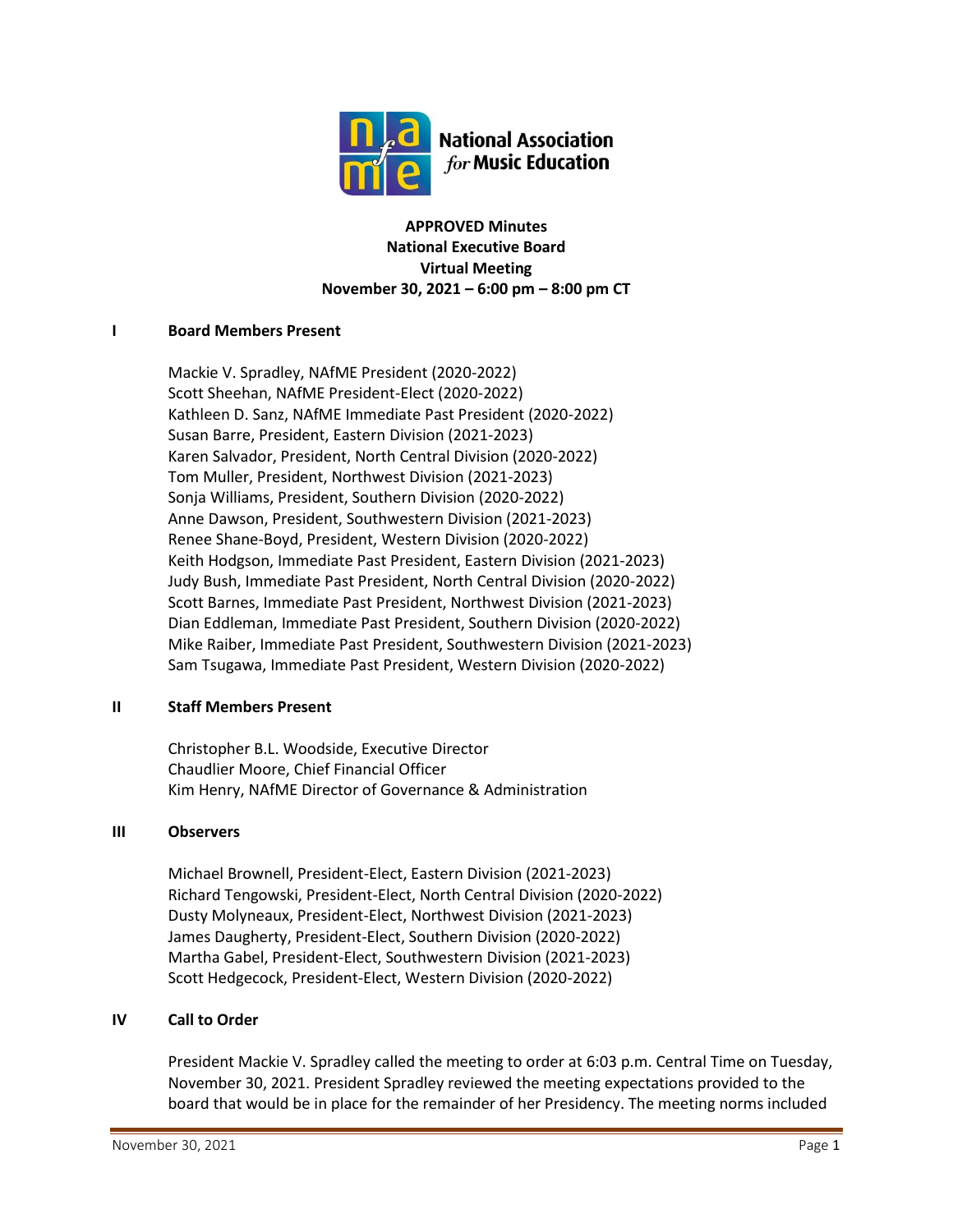decorum that is outlined in policy I.K.001 Governance Code of Conduct. Immediate Past President Judy Bush requested the board discuss MEA Updates at this meeting and President Spradley agreed.

### **V Review and Adoption of Agenda (Appendix A)**

*IT WAS MOVED BY SALVADOR, SECONDED BY BARNES, AND CARRIED UNANIMOUSLY TO ADOPT THE AGENDA, INCLUDING THE CONSENT AGENDA, WITH FLEXIBILITY AS DIRECTED BY THE PRESIDENT:*

- *APPROVAL OF OCT. 26, 2021 NEB MINUTES*
- *APPROVAL OF PRESIDENTIAL APPOINTMENTS TO THE PROFESSIONAL DEVELOPMENT COMMITTEE (PDC)*
- *APPROVAL OF NAFME COUNCIL APPOINTMENTS BY DIVISION*
- *APPROVAL OF NAFME COUNCIL APPOINTMENTS – MEMBERS-AT-LARGE*

#### **VI Reports**

#### **A Report of Chair, Executive Committee**

President Spradley asked Chief Financial Officer Chaudlier Moore to provide an overview of the finances. Mr. Moore reviewed the month to date (MTD) and year to date (YTD) expenses, revenue, and investments. The membership join/renew activity was positive overall for the month of October 2021. There was a 25% increase over the previous YTD in membership join/renew activity. Negative factors affecting membership join/renew activity are the continuing pandemic and the decrease in numbers from Illinois renewing. Positive factors include in the increase in in-person events at state MEAs, many school districts returning to in-person learning, and the increase in Collegiate members from the previous YTD.

Mr. Moore reviewed for the board NAfME Policy, I.A.006, Audit Committee of the National Executive Board, as well as the timeline for the NAfME Audit. The work of the audit began this week with the expectation the audit report would be completed the first two weeks of January 2022. The Audit Committee and the board would have the opportunity to review the audit report possibly at the end of January 2022.

*IT WAS MOVED BY BARNES, SECONDED BY SHANE-BOYD, AND CARRIED UNANIMOUSLY TO APPROVE NAMES SUBMITTED FOR THE AUDIT COMMITTEE:*

- *SONJA WILLIAMS, SOUTHERN DIVISION PRESIDENT*
- *JAMES DAUGHERTY, SOUTHERN DIVISION PRESIDENT-ELECT*
- *AJ CALBERT, CFO, NATIONAL ARTS EDUCATION ASSOCIATION*

President Spradley updated the board on the 2022 Society for Research in Music Education (SRME) Research Grants. President-Elect Scott Sheehan requested clarity on the review process of the proposals. President Spradley confirmed she and SRME had previously worked together on the call for proposals, and SRME then reviewed all the proposals to present their recommendations to the board.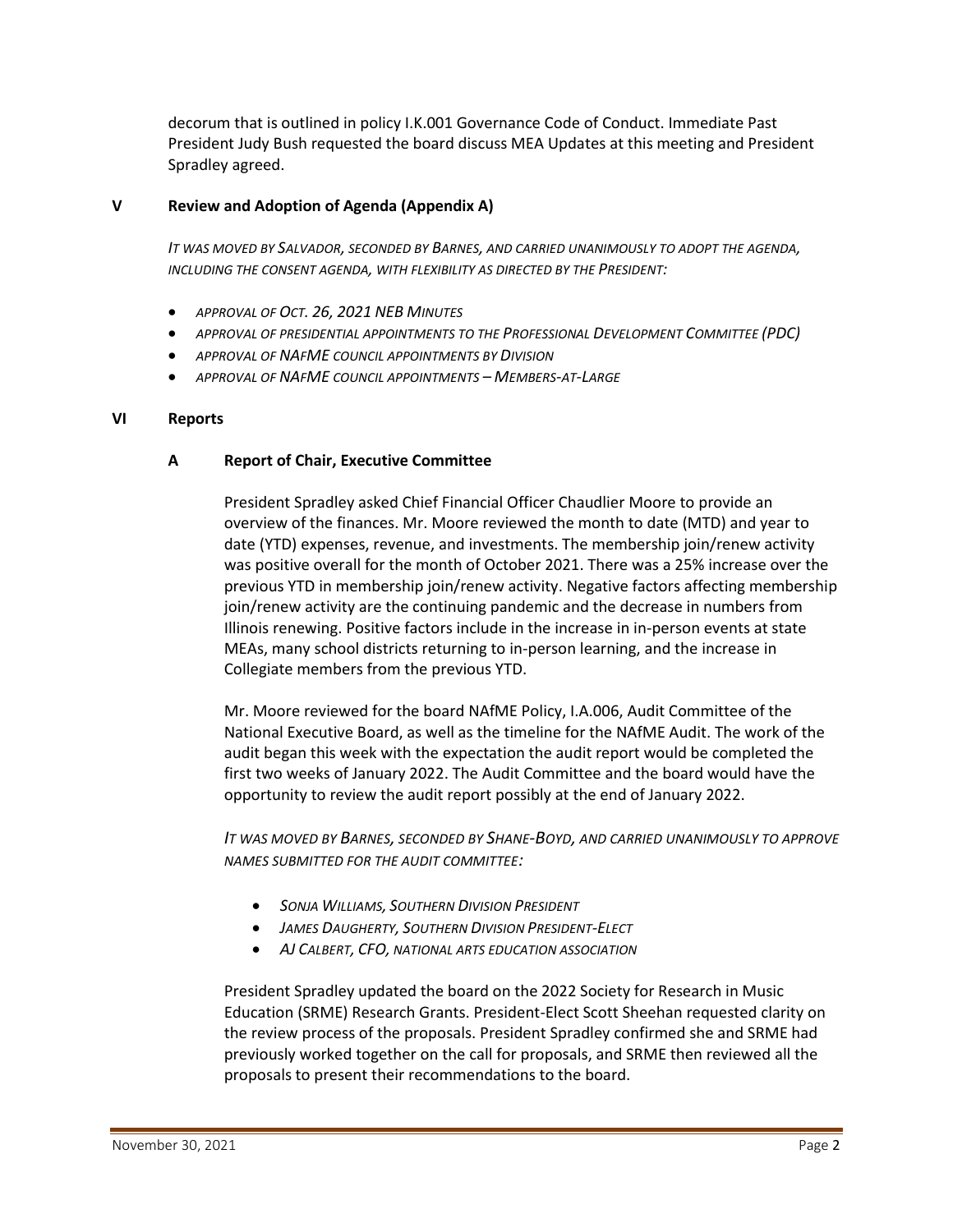*IT WAS MOVED BY SHEEHAN, SECONDED BY SALVADOR, AND CARRIED UNANIMOUSLY TO APPROVE FUNDING FOR THE TWO NAFME/SRME RESEARCH GRANTS AS PRESENTED:*

- *ELIZABETH PALMER, ET AL. PILOT STUDY: FRAMEWORK FOR CULTURALLY RELEVANT AND RESPONSIVE MUSIC TEACHING*
- *ALDEN SNELL, ET AL. STANDARDS-BASED MUSIC ACHIEVEMENT IN INSTRUMENTAL MUSIC EDUCATION: EFFECTS OF CREATING, RESPONDING, AND CONNECTING ON PERFORMANCE*

President Spradley reviewed for the board the handbook updates from (SRME).

*IT WAS MOVED BY HODGSON, SECONDED BY MULLER, AND CARRIED UNANIMOUSLY TO APPROVE THE SRME HANDBOOK UPDATES.* 

President Spradley asked Executive Director Christopher Woodside to update the board on MEA activities. Regarding Illinois, Mr. Woodside noted that staff had completed the process of coordination with the North Central Division leaders, Collegiate Council Chair Susan Smith, former Illinois collegiate advisors, and the Executive Directors and Presidents of surrounding MEAs to inform them of the board decision to create a NAfME-only Illinois membership for a specific time. The feedback was all positive. Staff is now prepared to implement a NAfME-only Illinois membership for this school year and the following school year with the caveat that staff will continue to pursue the possibility of an Illinois affiliate in the future.

Mr. Woodside provided an update on the WMEA affiliate (India). The Western Division leaders, the NAfME Executive Committee, Mr. Woodside, and Mr. Moore met with the WMEA leaders in India to discuss their viability in the current climate. It was noted that strong relationships have been built between India, the Western Division and NAfME since the beginning of the affiliate, but right now there may be no viable path forward for WMEA as an affiliate of NAfME. Mr. Woodside provided options that included how the WMEA affiliate could continue, suspend their affiliate status, or maintain a different or less formal relationship with NAfME. The WMEA leaders ended the meeting with a commitment to research the details on their end and determine how best to dissolve the affiliate but continue to work with NAfME in the future on projects that worked for all parties. NAfME thanks the Western Division leadership for all the work over the years to help make WMEA a success.

Mr. Woodside reviewed the situation with the Connecticut MEA (CMEA). Connecticut choral educators were involved in a dispute with CMEA regarding the creation and release of a video featuring 2021 CMEA All-State students. CMEA initially declined to release the video.. Since NAfME was made aware of this situation, many individuals, professional groups, MEAs, and University of Connecticut, released statements and posted on social media calling for CMEA to reverse its decision. CMEA decided to release the unedited version of the video. The NAfME Council for Choral Education, working with the NAfME Equity Committee and additional experts, wishes to create a framework for equitable All-State Choral Ensembles, with the understanding that All-State Ensembles are not controlled by NAfME and in some cases are not controlled by the MEA. The Chair of the Council for Choral Education is eager to work with other Chairs of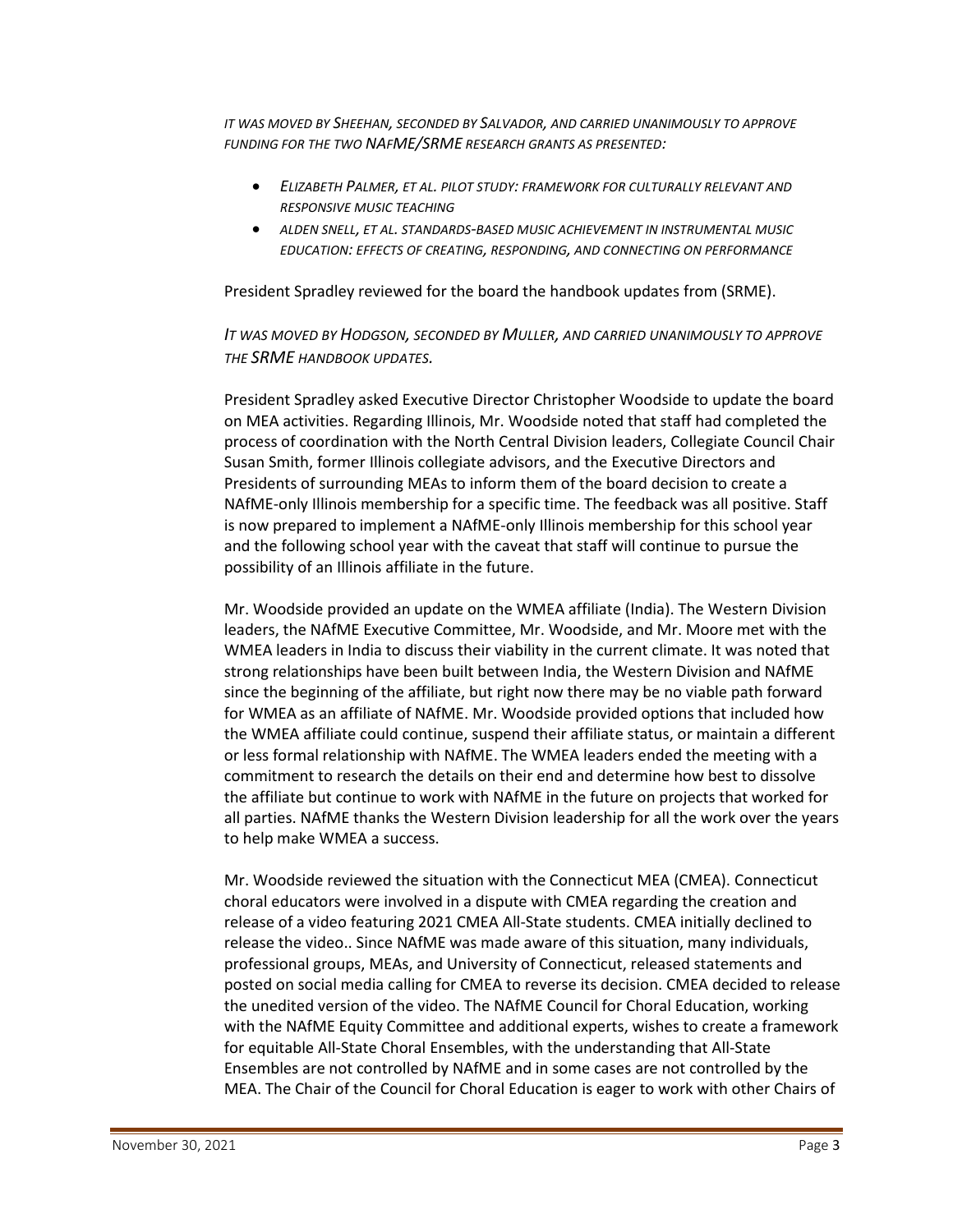the Societies and Councils on a collaborative product that could potentially be put forward in the spring of 2022. The board will be kept apprised of this work.

President Spradley informed the board of the creation of the Repertoire Diversity Task Force to be led by Rob Deemer, Chair of the NAfME Council for Music Composition. Dr. Deemer has submitted the list of names for the Task Force so the NEB is aware of those who will be doing this work.

President Spradley updated the board on conversations with Susan Smith, Chair of the Collegiate Council, regarding the possibility of the creation of a Collegiate Board. This tool would assist with leading students from school to the profession. The board will be provided further information as these talks continue.

President Spradley led the board in a discussion regarding the proposed bylaw amendments, specifically the appointment of two Equity Committee members to the board. Following the October 26, 2021 board meeting, the board requested President Spradley and Mr. Woodside conduct research on the different options nonprofit organizations could pursue in trying to increase equity and diversity on the national and division board(s) of directors. President Spradley and Mr. Woodside sought the advice of legal counsel on these questions and were provided guidance on the pros and cons of making bylaw amendments versus policy changes. President Spradley also presented information found online from other associations, various jurisdictions, and in the Cook Ross Report. The board discussed the research and information provided by counsel at great length. The board continued to discuss the details of the process of Equity Committee members being nominated and appointed to the board. Additionally, discussion was held on how to present the proposed bylaw amendments for a vote of the membership.

*IT WAS MOVED BY SALVADOR, SECONDED BY EDDLEMAN, AND CARRIED, TSUGAWA OPPOSED, TO APPROVE PART OF THE EQUITY AND DIVERSITY BYLAW AMENDMENTS PACKAGE STATE TWO (2) MEMBERS OF THE EQUITY COMMITTEE WOULD BE NOMINATED BY THE EQUITY COMMITTEE TO SERVE ON THE NEB.*

*IT WAS MOVED BY SALVADOR, SECONDED BY EDDLEMAN, AND CARRIED, SANZ AND TSUGAWA ABSTAINING, TO PRESENT ONE APPROVED PACKAGE OF EQUITY AND DIVERSITY BYLAW AMENDMENTS TO THE MEMBERSHIP FOR CONSIDERATION IN A VOTE OF THE MEMBERSHIP TO BE HELD IN MARCH 2022.*

#### **VII Old Business**

President Spradley asked President-Elect Scott Sheehan to discuss the 2022 National Assembly planning with the board. President-Elect Sheehan led the discussion about dates for the 2022 National Assembly. The board agreed to hold National Assembly on June 21-24, 2022. The board requested that staff release the dates to attendees following this meeting. The board plans to discuss National Assembly logistics at the next board meeting.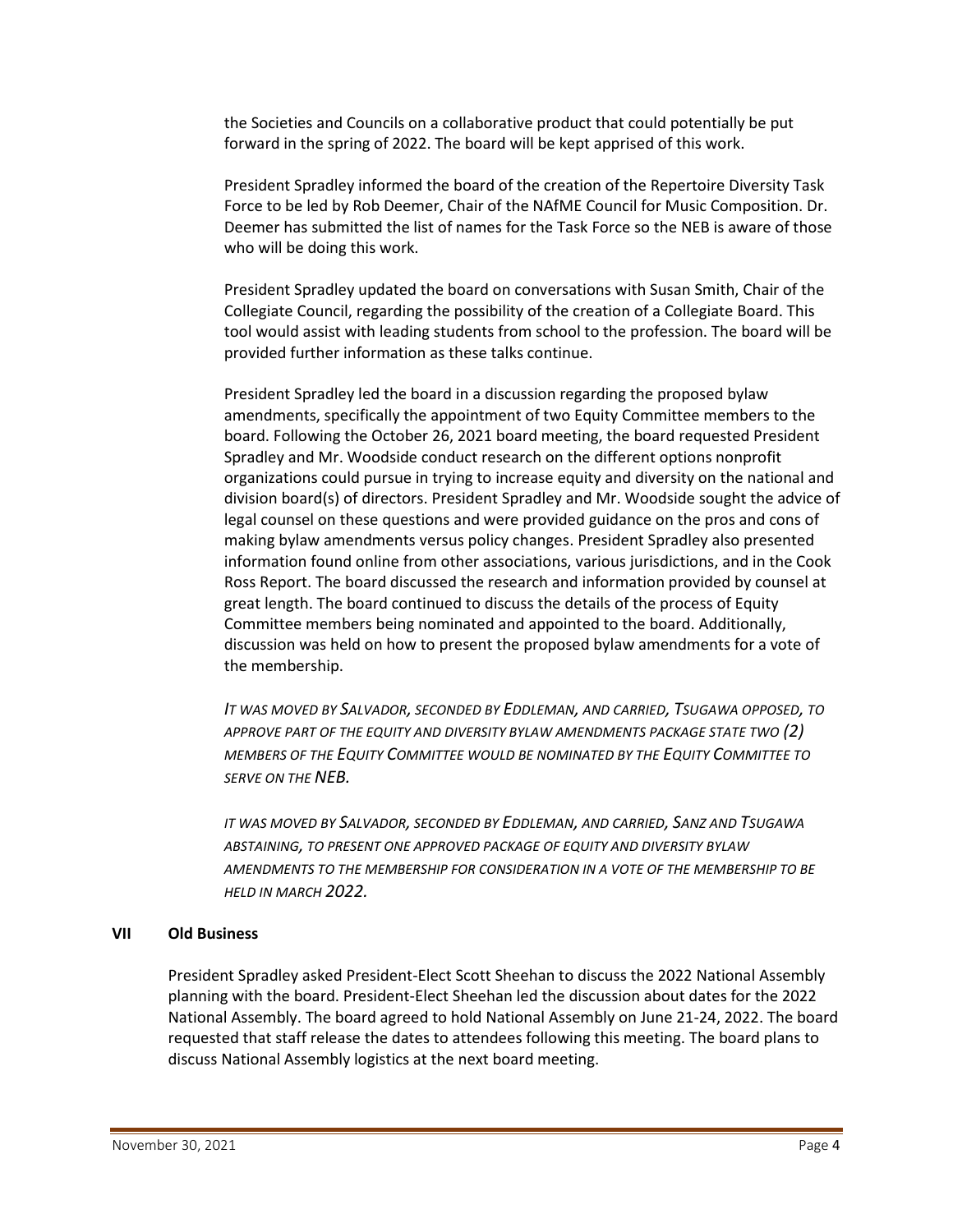## **VIII Adjournment**

*IT WAS MOVED BY HODGSON, SECONDED BY MULLER, AND CARRIED UNANIMOUSLY TO ADJOURN THE NATIONAL EXECUTIVE BOARD MEETING ON TUESDAY, NOVEMBER 20, 2021, AT 8:54 P.M. CENTRAL TIME.*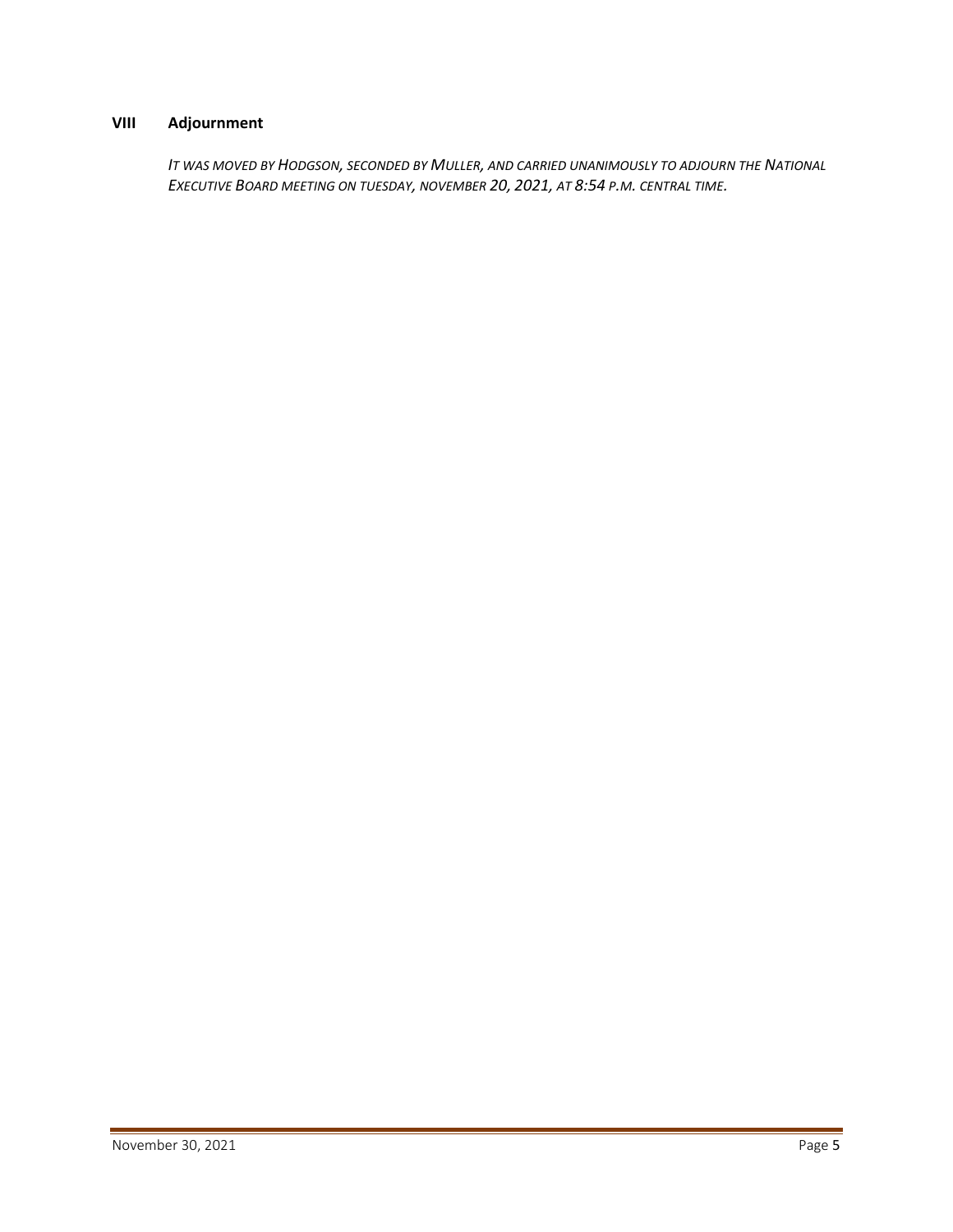Appendix A



## **National Executive Board Agenda Tuesday, Nov. 30, 2021 - 6:00 pm-8:00 pm CENTRAL Virtual Meeting**

# Review & Adoption of Agenda

Confirm the Consent Agenda

| $\bullet$                                                                  | Approval of Oct. 26, 2021 Minutes            | Consent | Pages 1-8   |  |
|----------------------------------------------------------------------------|----------------------------------------------|---------|-------------|--|
| $\bullet$                                                                  | Approval of Presidential Appointments to the |         |             |  |
|                                                                            | Professional Development Committee (PDC)     | Consent | Pages 9-11  |  |
|                                                                            | Approval of NAfME Council Appointments by    |         |             |  |
|                                                                            | Division                                     | Consent | Pages 12-13 |  |
|                                                                            | Approval of NAfME Council Appointments -     |         |             |  |
|                                                                            | Members-At-Large                             | Consent | Pages 14-15 |  |
| agested Motion: Move to adont the agenda including the consent agenda with |                                              |         |             |  |

**Suggested Motion:** Move to adopt the agenda including the consent agenda with flexibility as directed by the President as presented.

| <b>Meeting Expectations</b>                                                        |                                                                     | Informational | Pages 16-17  |  |  |
|------------------------------------------------------------------------------------|---------------------------------------------------------------------|---------------|--------------|--|--|
| <b>Financial Reports</b>                                                           |                                                                     | Informational | Pages 18-26  |  |  |
| <b>MEA Updates</b>                                                                 |                                                                     |               |              |  |  |
| $\bullet$                                                                          | IL, CT                                                              | Informational |              |  |  |
| $\bullet$                                                                          | Tune Up Questions                                                   | Informational | Pages 27     |  |  |
|                                                                                    | Choral Council All-State Proposal                                   | Informational | Pages 28     |  |  |
|                                                                                    | <b>Equity Committee Update</b>                                      | Informational |              |  |  |
|                                                                                    | Diversity in Repertoire Task Force                                  | Informational | Pages 29-31  |  |  |
|                                                                                    | Appointment of Audit Committee                                      | Action        | Pages 32-33  |  |  |
| Suggested Motion: Move to approve the names submitted for the Audit                |                                                                     |               |              |  |  |
|                                                                                    | Committee as presented.                                             |               |              |  |  |
| <b>Equity Bylaw Amendments</b>                                                     |                                                                     |               |              |  |  |
| Add two (2) Equity Committee Member<br>$\circ$                                     |                                                                     |               |              |  |  |
|                                                                                    | Appointments to the NEB                                             | Action        | Pages 34     |  |  |
|                                                                                    |                                                                     |               | Appendix A-C |  |  |
| Suggested Motion: Move to approve the question be presented to the<br>$\circ$      |                                                                     |               |              |  |  |
| membership to request approval of an amendment to the NAfME Bylaws                 |                                                                     |               |              |  |  |
|                                                                                    | that would allow the appointment of two Equity Committee members to |               |              |  |  |
|                                                                                    | the National Executive Board.                                       |               |              |  |  |
| <b>Strategic Plan Timeline</b>                                                     |                                                                     | Informational |              |  |  |
|                                                                                    | <b>SRME Research Grants</b>                                         | Action        | Pages 35-38  |  |  |
| Suggested Motion: Move to approve funding for the two (2) SRME Research<br>$\circ$ |                                                                     |               |              |  |  |
|                                                                                    | Grant recipients as presented.                                      |               |              |  |  |
|                                                                                    | <b>SRME Handbook Updates</b>                                        | Action        | Pages 39     |  |  |